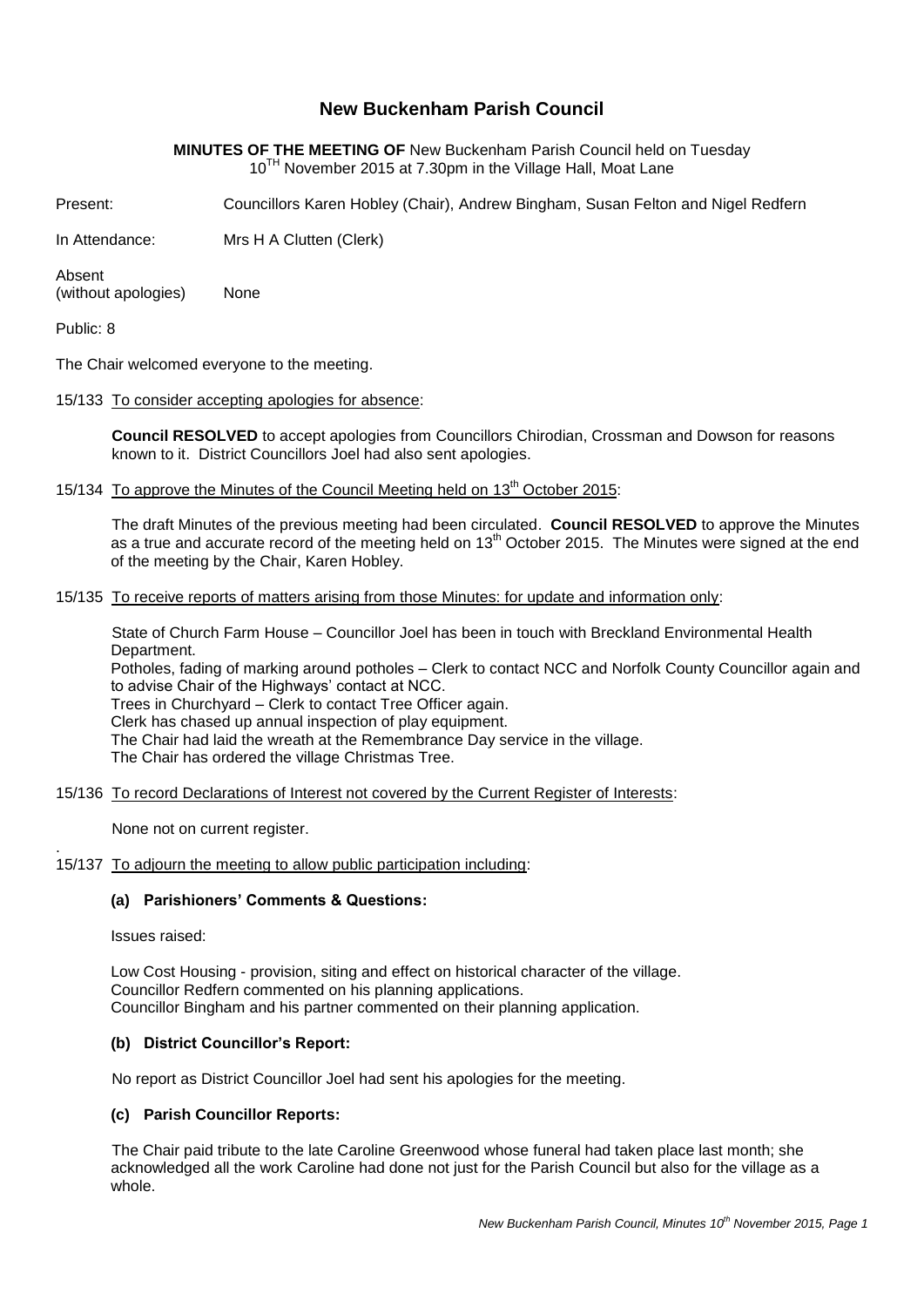Council meeting resumed.

#### 15/138 Planning:

- 1) Planning Permission had been received for work at 13 St Martin's Gardens added to correspondence folder.
- 2) Planning Permission had been received for work at Circassia, Chapel Hill added to correspondence Folder
- 3) The Clerk had obtained details of a Tree Works' application and permission from the Breckland Website for work at Walnut Tree Lodge – added to correspondence folder.
- 4) Applications for Pickwick House to build a property in the grounds of a Listed Building.

Councillor Redfern, the applicant, left the meeting whilst the application was discussed. There was some concern with the scale of the elevation on Grange Road and a perceived reduction in parking. As an amendment to the application appears imminent Council chose merely to advise Breckland Council of its concerns

Councillor Redfern returned to the meeting.

5) Application for Hill View, Castle Hill – demolish property and rebuild

Councillor Bingham, the applicant, left the meeting during this discussion. The Council had no objections to the application but wondered what the impact of the new building would be entering the village.

Councillor Bingham returned to the meeting.

#### 15/139 Financial Matters:

#### **(a) To receive a financial summary report from the Clerk:**

A financial report had been circulated to the Councillors prior to the meeting.

#### **(b) To approve payments to be made:**

**Council RESOLVED** to authorise the following payments:

| <b>Cheque No</b>                | <b>Item</b>                                                               | Vat £   | Gross £   |
|---------------------------------|---------------------------------------------------------------------------|---------|-----------|
| <b>Cheques drawn 10/11/2015</b> |                                                                           |         |           |
| 101801                          | New Buckenham Village Hall                                                | £0.00   | £30.00    |
| 101802                          | T T Jones Electrical Ltd, Replacement of light on<br><b>Village Green</b> | £46.00  | £276.00   |
| 101803                          | Broadland Tree Services, November 2015 Invoice                            | £92.10  | £552.60   |
| 101804                          | Society of Local Council Clerks                                           | £0.00   | £153.00   |
| 101805                          | Mrs H A Clutten expenses plus any additional hours<br>less tax, November  | £0.00   | £276.12   |
| 101806                          | Mazars, Audit                                                             | £80.00  | £480.00   |
| 101808                          | Norfolk Parishes Training Partnership for D Crossman                      | £0.00   | £50.00    |
| <b>Totals</b>                   |                                                                           | £218.10 | £1,817.72 |
|                                 | For information: payments by DDR /SO                                      |         |           |
| 16.10.2015                      | <b>Information Commissioner</b>                                           | 0.00    | 35.00     |
| 08.11.2015                      | Mrs H A Clutten, Basic Pay and Office Allowance less tax                  | £0.00   | £238.74   |
| 11.11.2015                      | <b>E-ON Street Lighting</b>                                               | £2.92   | £61.36    |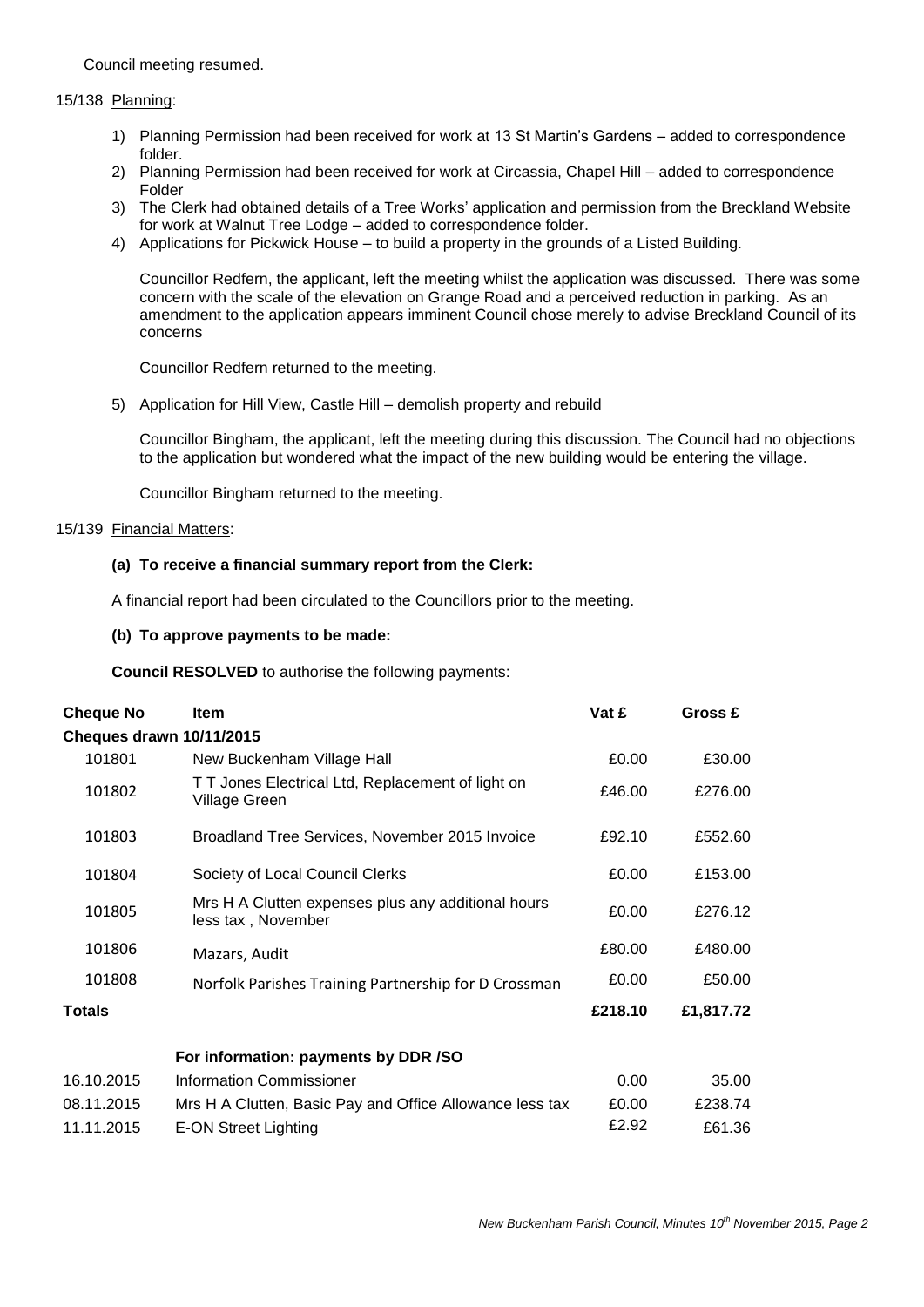# **(c) To commence budgeting for 2016/17**

The first draft budget figures have been presented to the Council. The budget will be reconsidered at next month's meeting.

#### 15/140 Street Lighting – to consider a survey of residents:

This was generally considered an appropriate and useful exercise. A three month time-scale was put forward to get all the facts and figures together including more information on recent years' costs of maintaining the current equipment and the new costs for the various options. It was agreed that the survey should be comparatively short and that additional information be available on the Village Website.

Councillor Redfern was asked to bring this back to the Council at the next meeting.

# 15/141 Plans for improving car parking and barriers on the Common:

In the absence of Councillor Crossman, it was agreed to carry forward this item to the next meeting.

#### 15/142 To consider applying for Transparency Funding for a website and laptop:

Council agreed that the Clerk should investigate the cost of the equipment/services required to comply with the new transparency regulation for the purposes of applying for funding.

15/143 To consider updating Guidance Notes for the Public at Council Meetings:

The suggested updating of the document received a favourable response. Councillor Felton agreed to look at this for the next meeting.

#### 15/144 To consider what action should be taken regarding some trees in the Churchyard – update:

Nothing to report as the Tree Officer has not yet visited the site.

15/145 Notice Board – update:

Councillor Bingham is still investigating this.

15/146 Project Fund Update:

The Project Group had met and come up with a draft outline for the scheme, an application form and a method of assessing applications against the criteria set. Some amendments to the draft documents had been suggested; he Project Group will meet again shortly.

15/147 Housing Needs Survey:

The Clerk reported that she had purchased 2 maps for the possible locations identified as sites for low cost housing; she had then applied to the Land Registry for details of ownership, if available. The Land Registry has reported that one of the sites is not registered but it had since been possible to identify the landowner and he/she has been contacted to enquire as to his/her interest in this initiative. The other search had been done badly and the Land Registry is looking at it again.

#### 15/148 To receive items of correspondence:

Planning Permission for extension on 13 St Martin's Gardens Planning Permission for extension on Circassia, Chapel Hill Tree Works' Application and Breckland Response for Walnut Tree Lodge South Norfolk Council, Adoption of South Norfolk Local Plan Documents The Clerk, September 2015

# 15/149 To confirm the date of the next Parish Council Meeting as 8<sup>th</sup> December 2015

Confirmed and items for the agenda will include:

Housing Needs Survey Community Project Fund